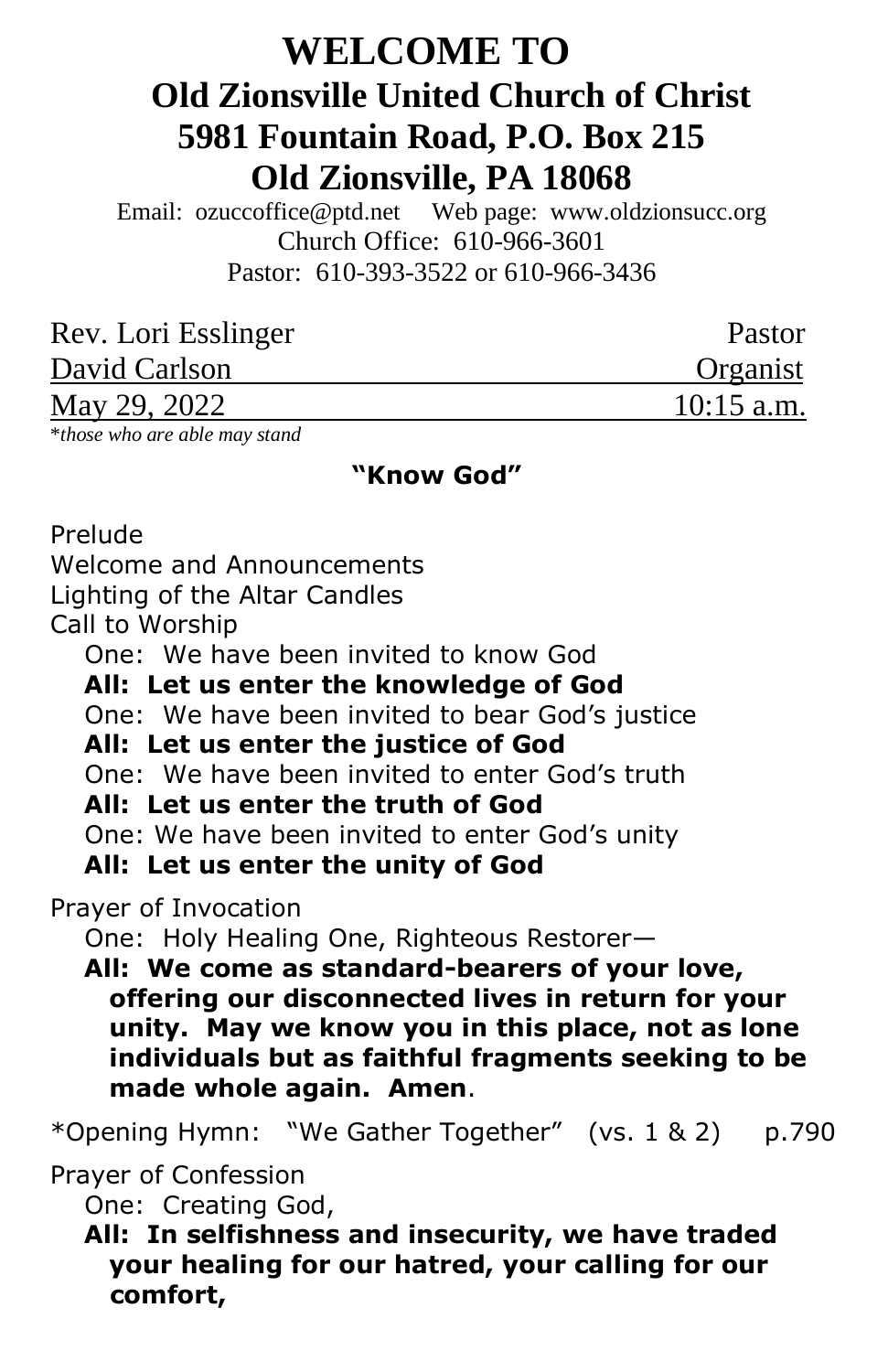- One: Your truth for our traditions, your covenant for our conventions, your faithfulness for our fragmentation,
- **All: Your care and our convenience, your solidarity for our self-righteousness, your promise for our praise. Forgive us, we pray. Speak to us again of your love, that we may know you, and by knowing you, we may once again be made whole. Amen.**

# Assurance of Grace

- One: Beloved of God, hear the good news. God's love never fails us. Even in our division and despair, God desires to be made known.
- **All: We are forgiven. We are welcome. We are one. Amen.**
- \*Hymn: "Eternal Father, Strong to Save" p.808 (vs. 1 & 2)

# Scripture: John 17:20-26

**20** "I ask not only on behalf of these but also on behalf of those who believe in me through their word, **21** that they may all be one. As you, Father, are in me and I am in you, may they also be in us, so that the world may believe that you have sent me. **22** The glory that you have given me I have given them, so that they may be one, as we are one, **23** I in them and you in me, that they may become completely one, so that the world may know that you have sent me and have loved them even as you have loved me. **24** Father, I desire that those also, whom you have given me, may be with me where I am, to see my glory, which you have given me because you loved me before the foundation of the world. **25** "Righteous Father, the world does not know you, but I know you, and these know that you have sent me. **26** I made your name known to them, and I will make it known, so that the love with which you have loved me may be in them and I in them."

#### Reflection

\*Affirmation of Faith

**We believe in you. O God, Eternal Spirit, God of our Savior Jesus Christ and our God, and to your deeds we testify:**

**You call the worlds into being, create persons in your own image, and set before each one the ways of life and death. You seek in holy love to save all people**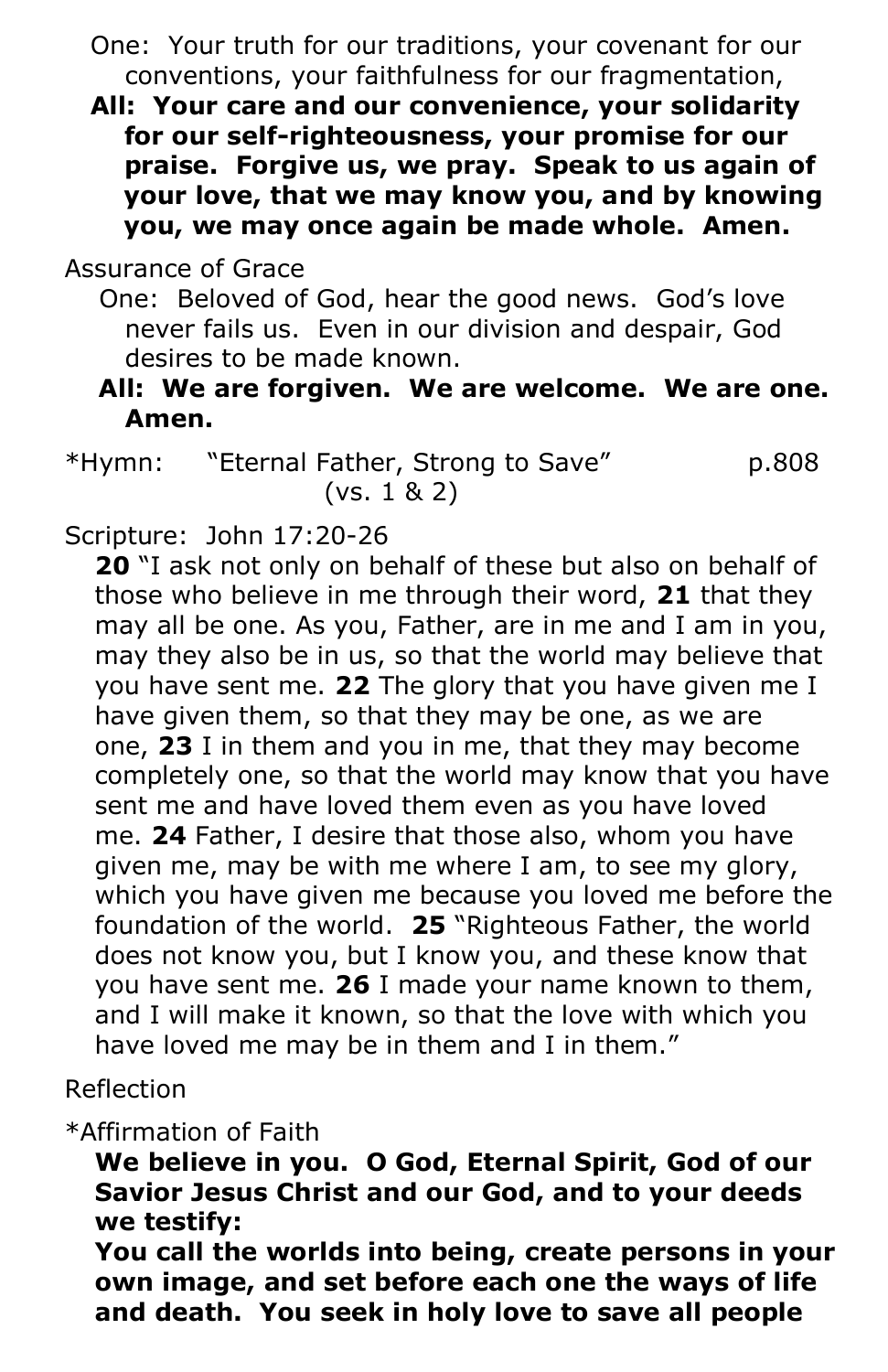**from aimlessness and sin. You judge people and nations by your righteous will declared through prophets and apostles. In Jesus Christ, the man of Nazareth, our crucified and risen Savior, you have come to us and shared our common lot, conquering sin and death and reconciling the world to yourself. You bestow upon us your Holy Spirit, creating and renewing the church of Jesus Christ, binding in covenant faithful people of all ages, tongues, and races. You call us into your church to accept the cost and joy of discipleship, to be your servants in the service of others, to proclaim the gospel to all the world and resist the powers of evil, to share in Christ's baptism and eat at his table, to join him in his passion and victory. You promise to all who trust you forgiveness of sins and fullness of grace, courage in the struggle for justice and peace, your presence in trial and rejoicing, and eternal life in your realm which has no end. Blessing and honor, glory and power be unto you. Amen.**

\*Presentation of the Offering…The Doxology

 **Praise God from whom all blessings flow; Praise Him, all creatures here below; Praise Him above, ye heavenly host; Praise Father, Son, and Holy Ghost. Amen.**

\*Prayer of Dedication (unison)

 **May these gifts be used to build the Beloved Community through our unity, in the power of the Holy Spirit, and in the name of Jesus, our Messiah. Amen.**

Choir Anthem

Pastoral Prayer…The Lord's Prayer (debts/debtors)

**Our Father, who art in heaven, Hallowed be thy Name. Thy kingdom come. Thy will be done, on earth as it is in heaven. Give us this day our daily bread. And forgive us our debts, as we forgive our debtors. And lead us not into temptation, but deliver us from evil. For thine is the kingdom, and the power, and the glory, for ever. Amen.**

*\**Closing Hymn: "America, the Beautiful" (vs 1 & 2) p.799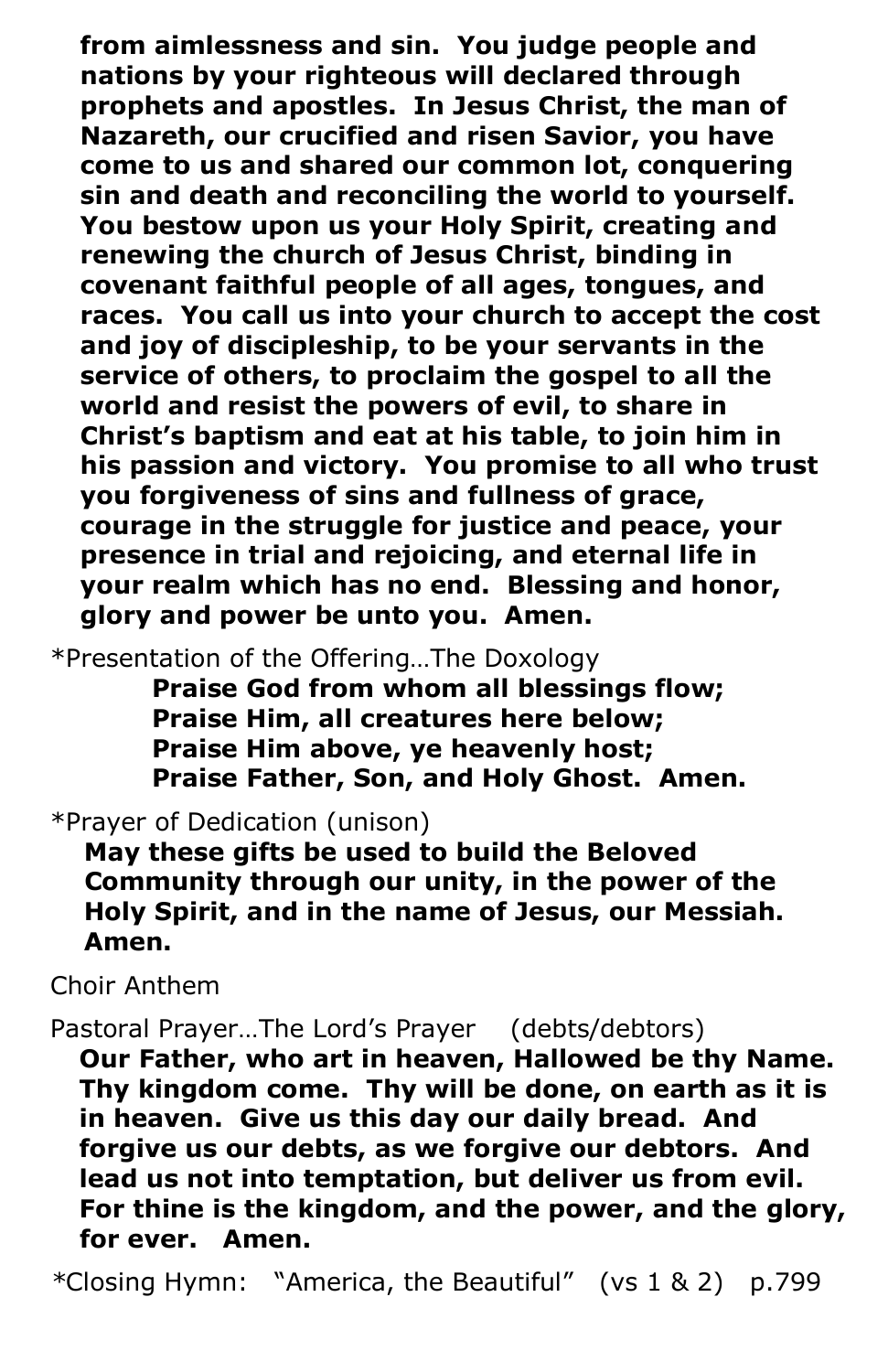\*Benediction

 May the joy of our Healer go with us. May we go out in the unity of God. That we may know God and make God known. Go forth in the love of God. Amen.

\*Extinguishing of the Candles \*Postlude

 **≈≈≈≈≈≈≈≈≈≈≈≈≈≈≈≈≈≈≈≈≈≈≈≈≈≈≈≈≈≈≈≈≈≈≈≈≈≈≈≈≈≈≈≈≈≈≈ Know God: Service Prayers for Easter 7C** was written by Michael Anthony Howard, who serves as Minister of Faith in Action for the Living Water Association, Ohio NorthEast, of the Heartland Conference, United Church of Christ.

- **TODAY'S ALTAR FLOWERS** are a reminder of the gift of life God has given to us and to honor those who have died in service to our country.
- **TODAY'S CHANCEL FLOWERS** are in honor of Pastor Lori's 60th Birthday with love from her Mom and Gary. **Happy Birthday!!!**
- **TODAY'S BULLETINS** are in memory of loved ones sponsored by Bob and Annie Souder.
- **TODAY'S LITURGIST** is Pat Sajkowicz.
- **TODAY'S GREETERS** are John and Nancy Civitts.
- RESTROOMS ARE AVAILABLE on the main floor of the Church and downstairs.
- We have Bulletin Magnifier Sheets if needed. They can be found on the sound system.
- **Thank You** to Jen Goudsward for playing piano today!

**Mask Wearing** - Consistory has agreed that individuals can make their own decision as to the wearing of masks during church services. If you find yourself testing positive for COVID, **please contact the church office** so we can



alert others who may have been in contact with you during

time spent at church. Thank you.

# **Reminder: At 12 noon, the Macungie VFW will do a brief Memorial Tribute at the Zion's Evangelical Lutheran Cemetery. You are welcome to attend.**

We are asking our members and friends to not park their car by the garage/cemetery, in the side parking lot, this area is for our tenants use only. Thank you.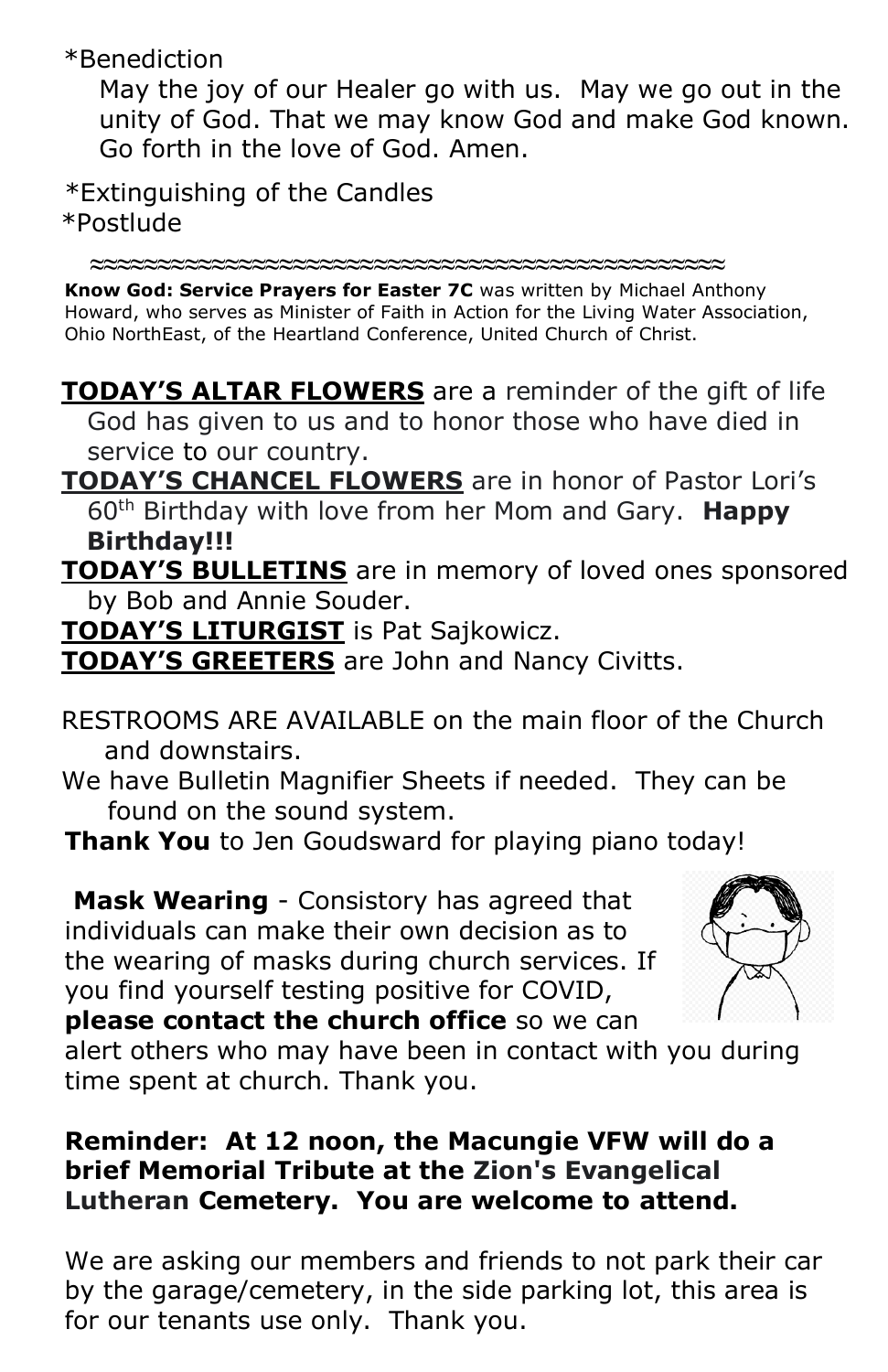**New Member Classes** are next Sunday, June 5 and June 12 at 9:00 a.m. with new members joining on the  $12<sup>th</sup>$ . Anyone is welcome to sit in on the class to review your knowledge of our church.



Each week after worship someone needs to remove the **flowers** from the altar and make sure they get to their sponsors. Would you be willing to do this for us on a Sunday every now and then to help in this ministry? Thanks in advance for your help in BEING THE CHURCH.

**GriefShare** – We have two more Wednesdays for our GriefShare sessions in the lower social hall at **6:30 p.m**. This group is open to anyone who wishes to explore the program and/or work to heal. There is no cost for the program but a suggested donation of \$15.00 (or whatever you can afford to pay) for the workbook. Please see Pastor Lori, call or text at 610-393-3522.

**Peanut Butter & Jelly Collection -** We are collecting peanut butter and jelly for the Zionsville Area Food Pantry during the month of May. You may bring your PB and/or Jelly in any time by June 5. This way the items can be distributed early in June to the Food Pantry clients. Thank you!



**Supper Club** has been canceled for June.

The Churches in the Old Zionsville Ministerium are cosponsoring an intimate visit with **Daryl Mosley**, Grand Ole Opry veteran, storyteller and 2-time songwriter of the year as he shares songs and stories of his life, career and faith. Join us at Salem United Methodist Church, at their pavilion, on **Saturday, June 4th at 6:00 p.m.** Hot Dogs and drinks will be available to purchase. Flyers hanging on bulletin boards.

**Celebration at Dillingersville!** Join us for the Annual Dillingersville Worship Celebration combined Worship Service with the UCCs, the Lutherans, and the Mennonites. Sunday,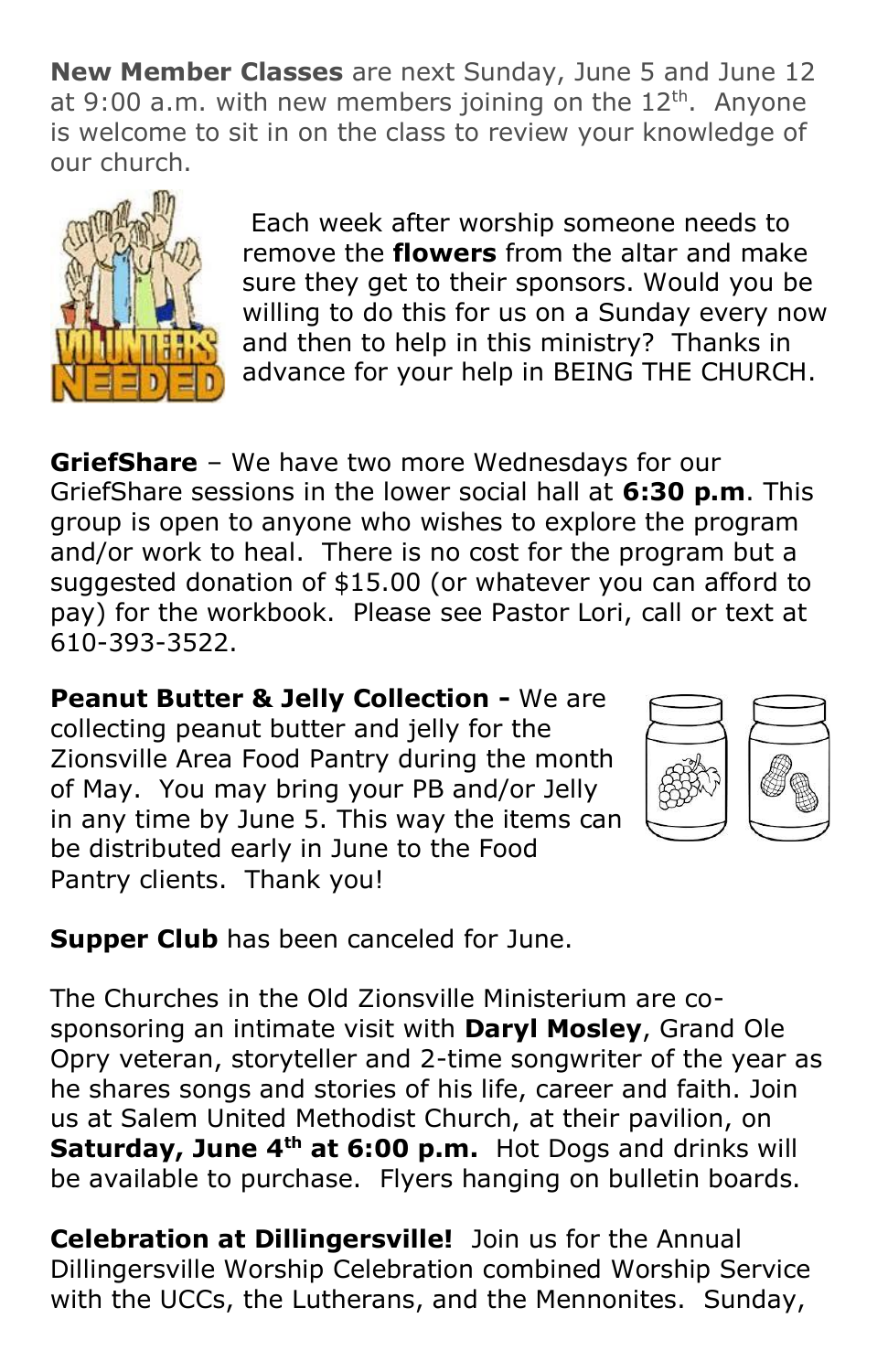

**June 26, 2022 at 10:30 a.m**. at the School House under the big tent. There will be a community choir to help lead worship that day, if you are interested in singing on the joint choir please let us know. After Worship lunch will be

served for a donation. There will be a bake sale too. At 12:30 p.m. there will be a fun presentation by Mr. Donald Heminitz, portraying an early 1770s traveling Schoolmaster who will stop to visit. Bring your own lawn chair if you wish. Come and join us as we worship with our neighbors. Dillingersville School is located at **7226 School House Lane, Zionsville.** Flyers are hanging on bulletin boards around the church.

**Calling All Bakers!!! The Bake Sale is** 

**BACK!!!** There will be a bake sale as part of the events at the 76<sup>th</sup> Annual Pilgrimage to the Dillingersville Schoolhouse on June 26<sup>th</sup>.



If you love to bake, please consider donating one of your delicious desserts to support this beautiful and historical schoolhouse. Bring your dessert(s) to the schoolhouse with you that morning. Please keep in mind that there is no refrigeration available, so you may want to consider not using icing on your dessert. For more information, please contact Teresa Marks at 610-509-1488 (cell number). Thank you!

**Mark your calendars!** We are excited to have as worship leader and preacher on Sunday, July 24 at 9:30 a.m. Worship, The Rev. Denise Dorman Fry. Bring your family and friends to give her a warm OZ Welcome!

**Newsflash!** We just received word that Audrey Parenti, (step daughter of Bobby Schmeltzle and sister of Erica Schmeltzle) has a surgery date for her kidney transplant! Please start praying now for all involved, doctors/nurses/ techs/donor/Audrey/hospital staff/family and friends. The surgery is scheduled for June 15, 2022. Our prayers are for success and health for everyone involved. May Peace be with you Audrey!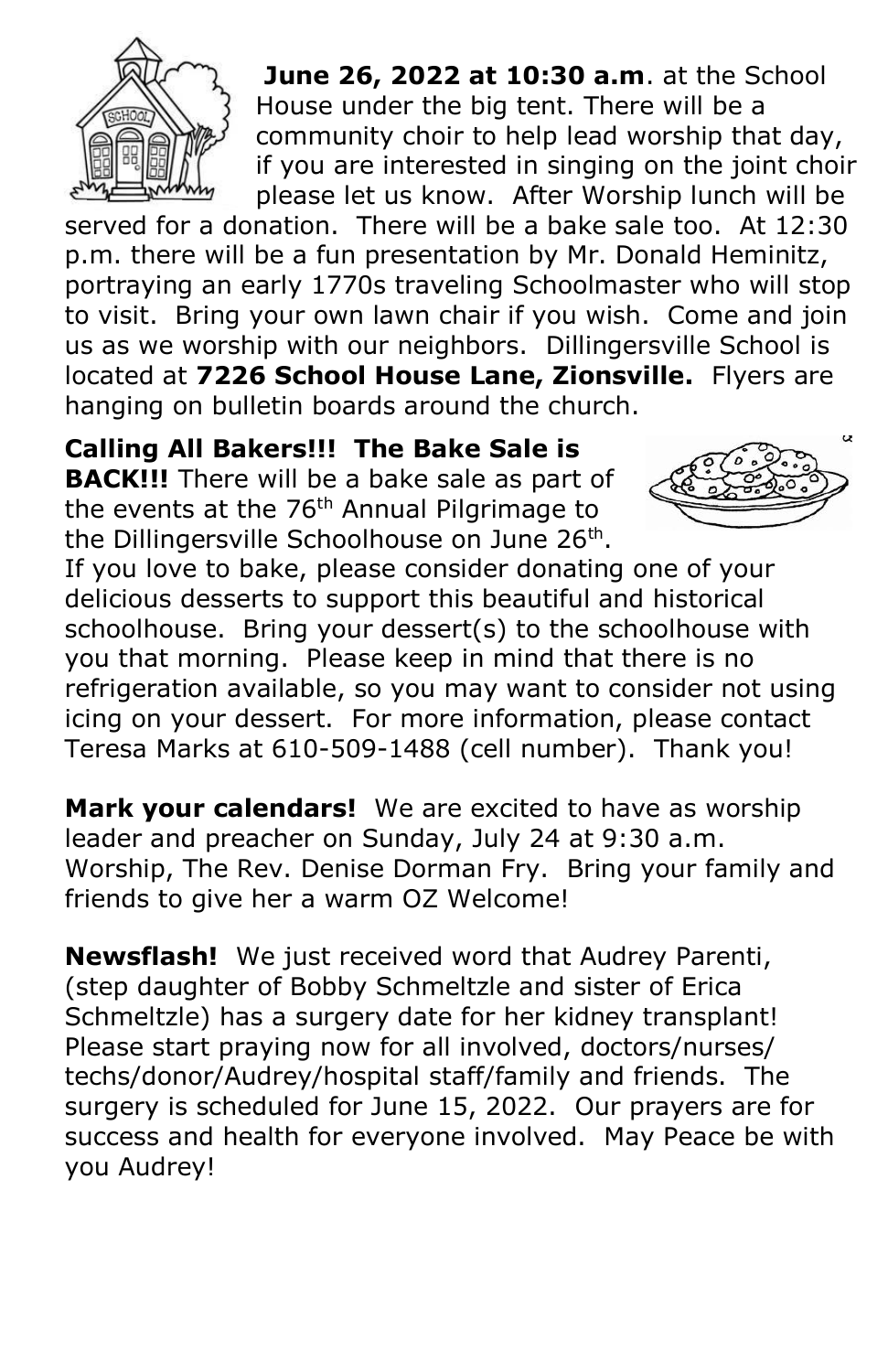# **Week of May 29-June 4, 2022:**

Pastor Lori will have office hours on Wednesday from 10am-3pm. Other times by appointment Church Secretary: Brenda Seitz, hours Mon-Thurs 10am-3pm (please call before coming) Church Office is closed for Holiday on Monday. Sexton: Richard Shoemaker (with Thanks to his wife, Brenda)

 Boy Scouts – Monday @ 6pm Cub Scouts – Tuesday @ 7pm GriefShare – Wednesday @ 6:30pm Choir – Thursday @ 7:30pm

**Next Sunday** – 9:00am Sunday School 9:00am New Member Class 10:15am Worship, **Wear Red** Graduate Recognition Joyful Noise collection for The Kindness Project

# **Total Offerings from May 22:**

 General Offerings: \$1,882.00 Mission: \$130.00 Building Repair: \$20.00 Windows: \$60.00 Church Lawn: \$25.00 Communion: \$5.00 Parking Lot Maintenance: \$20.00 Cemetery: \$20.00

Attendance: 41